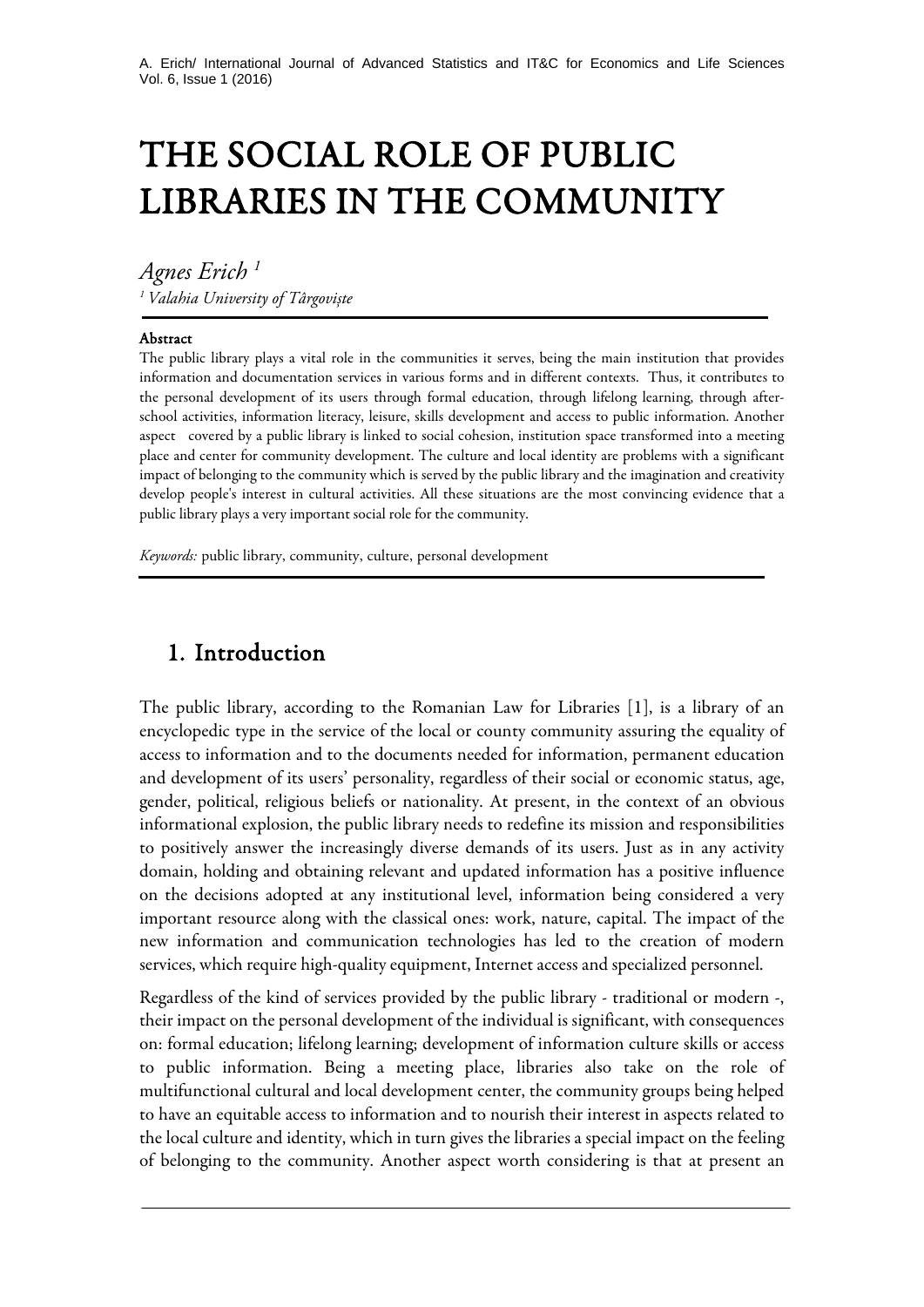increasing number of libraries provide information services on health or the business environment specific of the local firms. There is an indirect link between the use of public libraries and social inclusion by the development of skills in the information domain, the real area of the library turning into a meeting and leisure space [2].

### 2. The impact of the public library on personal development

Regarding the domain of personal development, here the role of the library is the most visible, because the immediate results are the easiest to identify. Here, we include, first of all, the aspects concerning the relation with the learning process. The activities proposed to the young public, such as *Story Time*, *Public Readings, Tell the Character* etc. are meant to develop the reading skills and the correct language usage among the young, in general, and especially among children. All these aspects involve learning and relaxation techniques, personal understanding, and the activities highlight the importance of reading in the life of the participants and the importance of the public library in support of this activity.

At present, one can hear more and more often about the development of the information culture skills, which the professionals from any library should be able to share to its users. They, in their turn, shall be able to recognize the need for information, to localize the informational sources, to intervene critically on the information and to manage to integrate it in the basic knowledge to be able to use it efficiently in order to realize the activity they had in view. The aim of information culture is to give every individual a minimum knowledge allowing him to use information, to have diverse skills, in a context requiring informational resources. All these skills that a library user can acquire lead towards an increased motivation for learning, increased self-esteem and also the acquisition of independence from an informational perspective. Yet, one cannot obtain special results without the existence of high quality informational sources, without an adequate environment and well-qualified personnel. At the same time, efficient partnerships are necessary between libraries, schools, health institutions, in order to intermediate and facilitate the learning process.

The direct and indirect impact can be noticed looking at the access on the labor market, because the library can provide data on the labor force and on the GDP/GNP. Libraries need to publicize their access to electronic information, need to know to present the services they provide. At the same time, the gathering of unofficial data of an economic nature, supported by surveys applied to the users may lead to the initiation of entrepreneurship services and services with added value for the local enterprises, chambers of commerce etc. Consequently, the unemployed can find jobs using the library resources, thanks to the skills obtained by means of an information literacy course. We shall keep in mind that some firms are attracted to such a location due to certain factors such as: the facilities provided by the local library; existence of a qualified labor force (which labor force can be influenced by their use of the library resources). The research in the public libraries has combined qualitative and quantitative methods to evaluate the impact of its activity in the community, and during the last few years, a series of studies have been carried out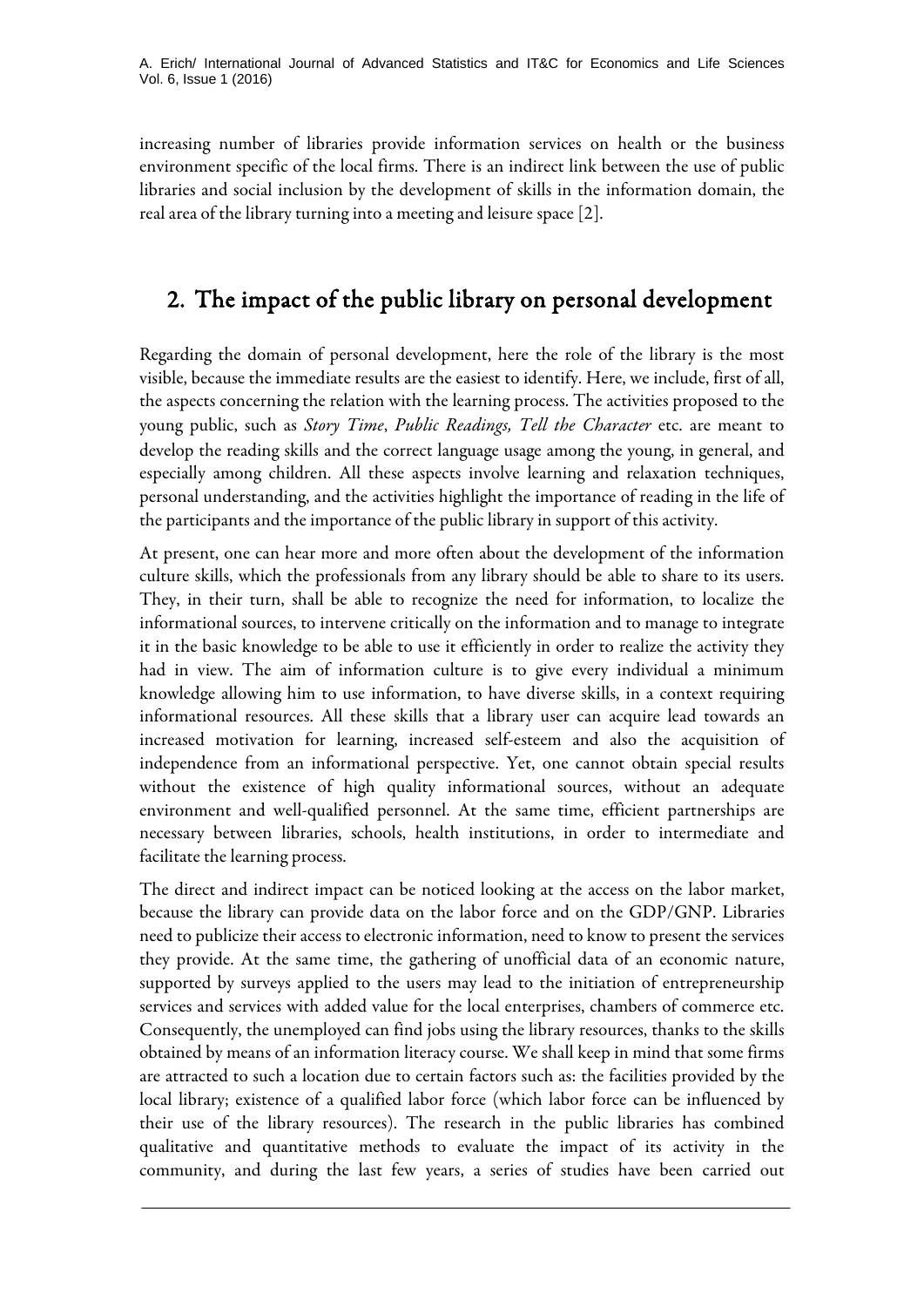A. Erich/ International Journal of Advanced Statistics and IT&C for Economics and Life Sciences Vol. 6, Issue 1 (2016)

concerning the extent and the nature of the services provided, especially in point of social inclusion and community development.

The activities organized by the library have a major impact major in relation to the social goals of the authorities, bringing benefits to the community. These benefits can be direct: in the sense of the number of the active users; in the sense of the development of the collections, so as to cover a very large array of the users' reading and research options; by the investment in the modernization of the library areas and last but not least, by the provision of diverse and smart services attracting an important number of users. Out of the indirect benefits, we can mention: the contribution to education, to understanding democracy, to employment or the participation to cultural life etc., the library being a living and active institution of the community. At the same time, we need to take into account the potential users as well, those for whom the library has the value of an "emergency department", knowing that if they need a piece of information, they can find it there whenever they need it. No wonder that, under these circumstances, people need to become aware that they can go to the public library when they have to solve a personal problem of any type: administrative, public, sanitary, educational or related to the spending of their holiday etc. It is sure that the public library of the future will rely more on the citizens' information needs, yet, in order for this tendency to become viable, the authorities of the central administration need to allocate consistent funds for technological development, for the development of inter-sectorial projects, elaborating at the same time regional information management strategies. The pieces of information produced in the public administration are of key importance for the citizens. For this reason, one of the principal tasks of the public libraries consists in making this information accessible to everybody, which involves a redefinition of the principle of basic information and the determination of the conditions in which it can be accessible to the users.

Concerning the cultural impact, it can be noticed in terms of the increase of the quality of life. For instance, in terms of reading and literacy, the libraries contribute to supporting the development of children's reading skills, but also to the improvement of these skills among the adults. To economically inactive people, the library offers leisure activities, as an information and socialization source. We are aware that the public library is a service of great value for the community and losing it would have a negative impact on literacy, intellectual development, imagination and the education level. For this reason, all the efforts should focus on the development of this public service of such a great use for the community.

The most convincing evidence on its impact is from the domain of personal development, because the immediate results are easier to identify and are less questionable in point of the cause-effect relations. These results are expressed in terms of personal satisfaction, acquisition of new skills, trying new experiences, increased trust and self-respect, creativity development, cultural awareness, increased communication skills through linguistic development etc.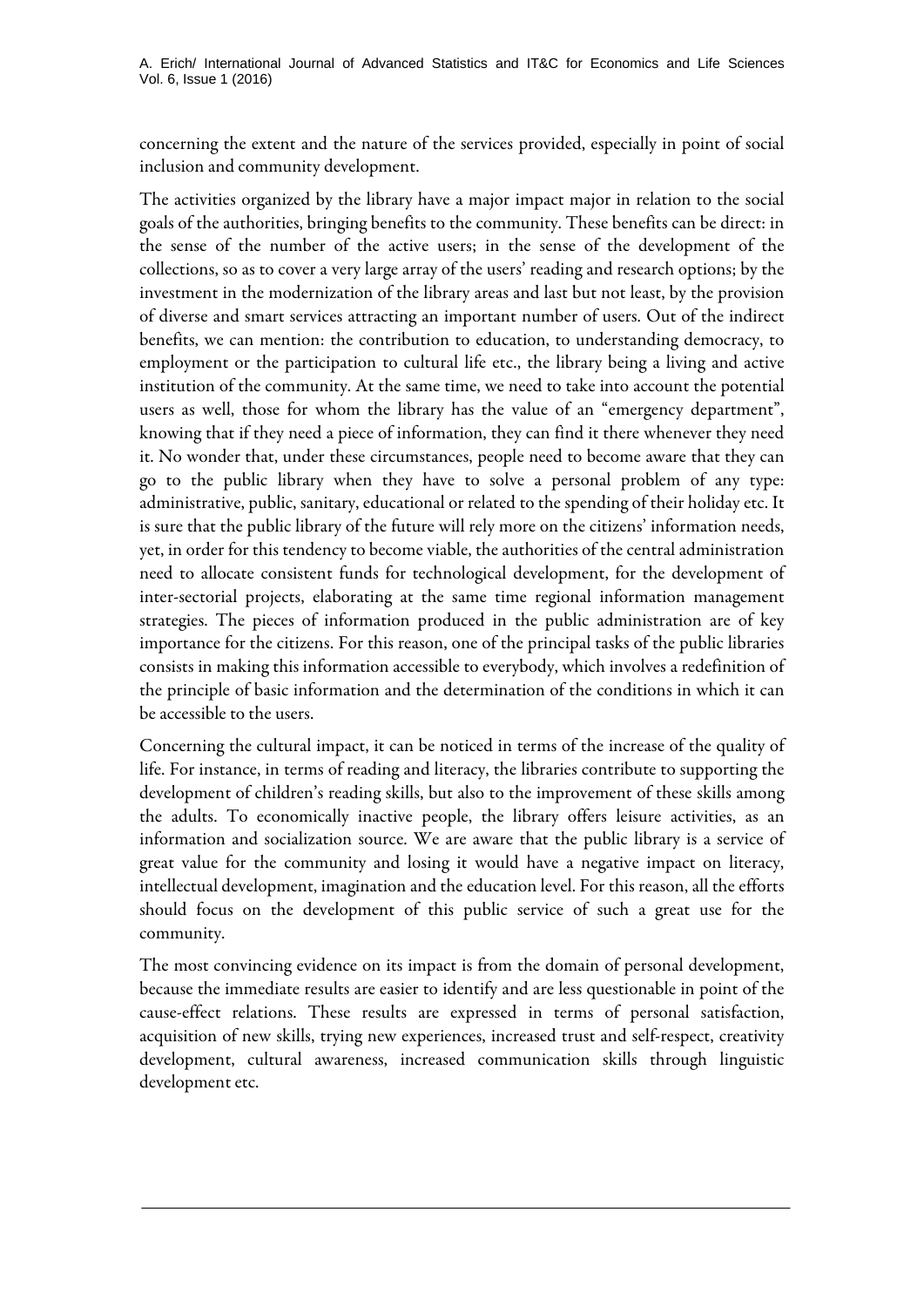# 3. The provision of specific services in the public libraries

During the last few years, the public library has taken important steps towards very different services and activities compared to its aspect as an institution in the past, making efforts to open itself towards an increasingly diverse public. It is true that some people talk increasingly often about a disneylization of the library, about its decline as a public area in favor of entertainment and under the influence of the marketing principles of the private sector. The problem should not be perceived in this way, but as an opening in the context in which competition in the informational environment is increasingly intense.

The creation of a new library service involves the analysis of the needs of the community it serves, based on sociological studies, to avoid a wrong use of the financial and human resources available at a certain moment in the respective institution. Based on these studies, one can draw certain conclusions leading to information on the community profile, possible partners of the library, user demands etc. Any newly created service needs to be monitored and evaluated in order to be made sustainable, checking its impact on the users, the results obtained during a certain period of time, the efficiency of the activities etc.

The access to ICT in libraries has been very appreciated by all the categories of beneficiaries, as it results from the numerous studies carried out regarding the perception on this public institution, only 1 % of the respondents considering them useless. The new technologies support a large array of activities, from individual study to the finding of a job and the construction and maintaining of social networks using the internet.

Auditions of classical or modern music, accompanied by presentations of books or art albums represent another service provided by the art or multimedia sections of the libraries. The beneficiaries of these activities are people educated in this sense and who come with propositions of specific events or users who want to find out as much as possible about a composer, an artist or become familiarized with the respective domain. Usually, these activities are organized in partnership with artists, painters, musicians, music or drawing teachers who can provide important and new information regarding the aspects presented.

The presentation of a movie - accompanied by the presentation of the book it was made after -, the presentation of an author or of an epoch are programs that have enjoyed a real success and which have led to a growing interest in reading among the young public.

Public readings aim to increase the interest in reading especially among the young users, because at present reading has moved into a shadowy area if we compare it to the offers of the online environment, particularly the virtual one. For the contemporary society, in which diversity, culture and adequate language still represent social values, reading represents so far the most adequate way of attaining these desiderata.

The organization of courses for users according to their demands is a relatively new service in the Romanian libraries. To the community members, libraries offer areas where they continue to learn, developing their basic skills necessary to their participation in the social, cultural and economic life of the community. This supposes the development of the general culture, studying languages, developing reading skills, developing technological skills etc. By activities organized in a differentiated way for different categories of users, libraries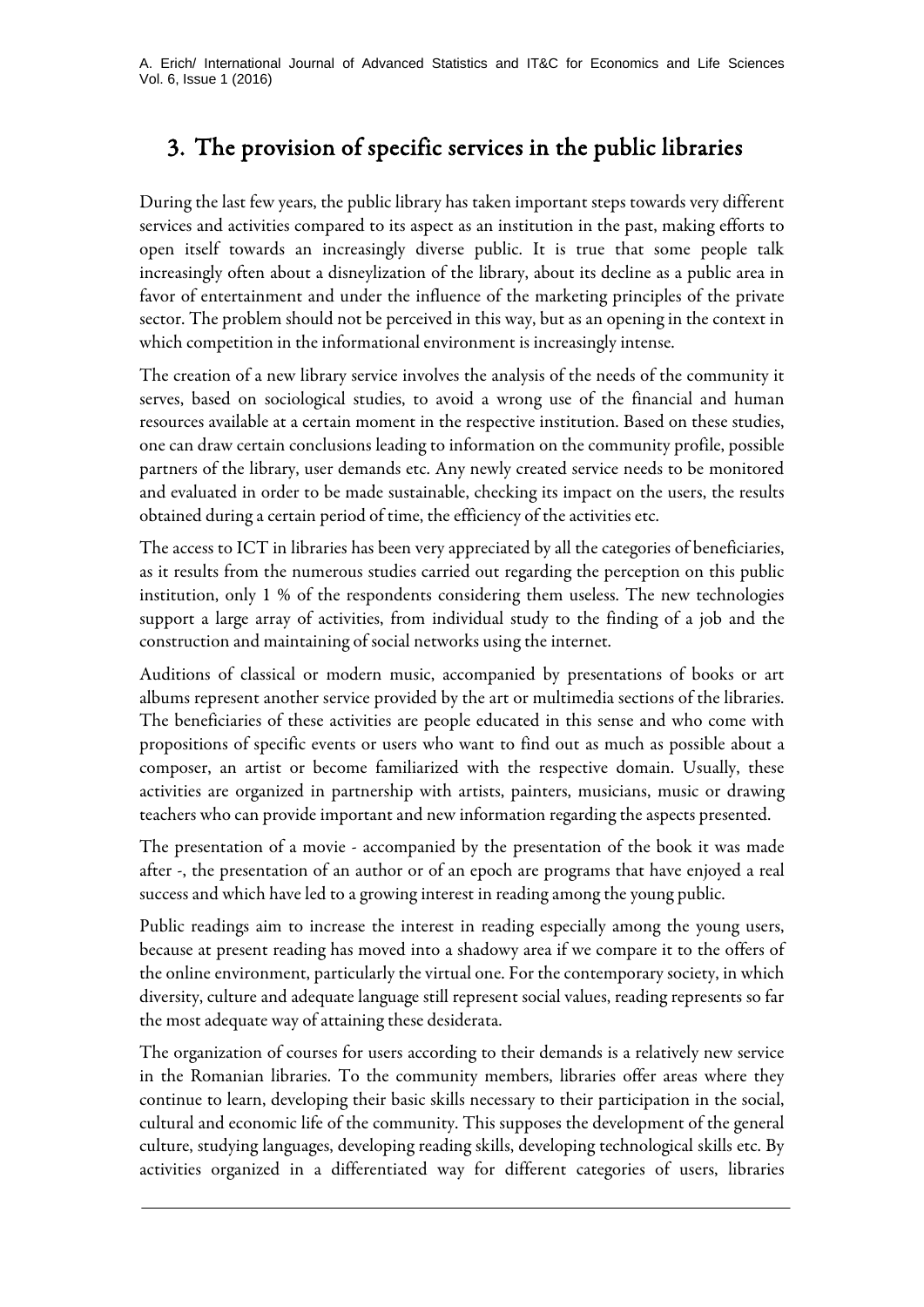stimulate ideas, discussions, a culture of dialogue and implicitly creativity. In Romania, by means of the Biblionet project, the perspective on public libraries has changed and a consequence of it was the training of an impressive number of librarians as trainers, the immediate result being the holding of diverse courses in an organized environment.

The activities based on volunteering have developed increasingly intensively lately, because very many of the library activities can be organized using volunteers. They need to be recruited, trained and coordinated in agreement to the Law no. 78/2014 concerning the regulation of the volunteering activity in Romania.

The technological evolution has allowed the public libraries to develop a series of special services for visually impaired people. In this sense, libraries have bought books in a Daisy (Digital Accessible Information System) format, by means of the Foundation "Cartea Călătoare" (The Travelling Book), consisting in the reproduction of the content of a document from a printed format into a digital format, accessible to blind and visually impaired people.

The services oriented towards target groups win more and more supporters in the libraries that have become aware that it is more efficient to address a target public in particular and to create services adapted to particular needs than to act in a general way. For example, by means of the Biblionet programme, national partnerships have been implemented, such as the one between the Agency of Payments and Intervention for Agriculture (Agentia de Plăti şi Interventie pentru Agricultură - A.P.I.A.) and the local libraries, the target group being represented by farmers, who can use the IT equipment in the public libraries to apply online for subventions, and financial support for the plot of land they have. [3] Another target group considered by the libraries is that of the unemployed people, who are helped to find a job by means of the services provided by the library.

## 4. Conclusions

At present, all the decision factors need to be aware that the public library is an institution of strategic importance, being the most important civil service storing and spreading information in a community. Investing in a public library is maintaining a civilizing institution with a great impact in the cultivation and information of a people. Local and national authorities need to elaborate a strategy in the domain of the libraries and of information in agreement to the international norms concerning this aspect.

In this sense, one has to create a management unit for libraries and for information in the central administration availing itself of qualified personnel resources, sufficient to cover the needs of the knowledge society. A library is an institution enriching the life of many people, enriching their chances of living - via education and job opportunities -, promoting social cohesion, all these being community landmarks that reinforce the identity of the population. Public libraries have a special contribution to the creation of social capital, because they assure social inclusion [4], bring people together, promoting tolerance and an understanding of cultural diversity.